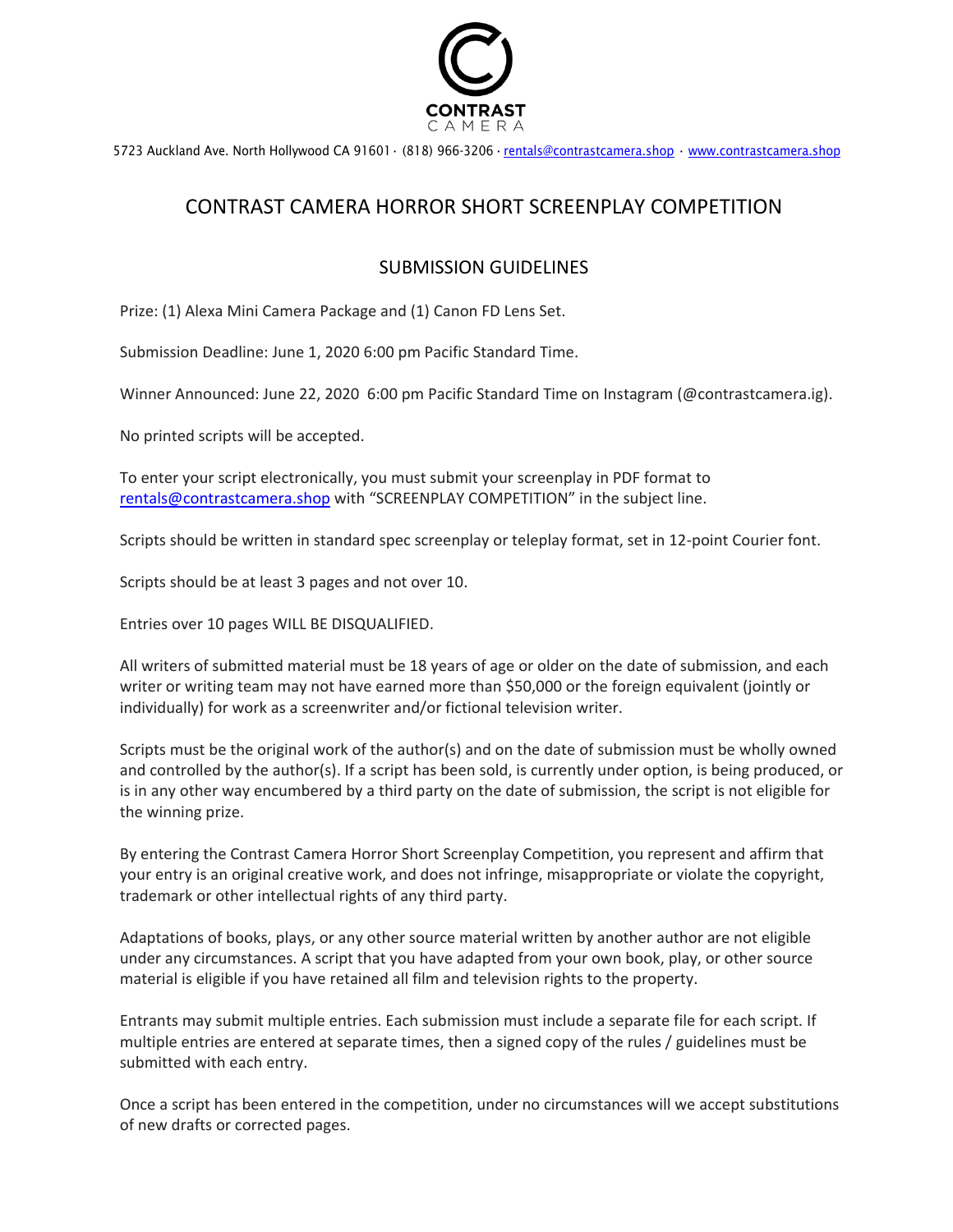

5723 Auckland Ave. North Hollywood CA 91601 · (818) 966-3206 · [rentals@contrastcamera.shop](mailto:rentals@contrastcamera.shop) · [www.contrastcamera.shop](http://www.contrastcamera.shop/)

Entry should consist of a screenplay or teleplay only. Do not include resumes, pitches, synopses, casting suggestions, letters, or other supporting documentation with your submission. Judges will not receive these materials.

The contest and its administrators are not responsible for submissions that are lost, stolen, or damaged in transit, and we cannot return scripts once they have been submitted.

Employees and their immediate families and household members, regardless of where they live, or members of the same households (whether related or not) of Contrast Camera are not eligible to participate in the Contest or to win any prize.

Decisions of the Judges are final and may not be disputed.

A "Certificate of Insurance" naming Contrast Camera as additional insured and loss payee. The certificate must meet the minimum requirements as follows:

YOU MUST INSURE ALL THE EQUIPMENT. You shall, at your expense, and at all times during the rental, maintain in full force and effect insurance covering all equipment rented, from all sources, including unattended and unlocked vehicles, for full replacement cost, except vehicles which are at actual cash value, and for loss of use (rents) of the equipment. Coverage must begin from the time you or your agents accept delivery of the equipment and continue until the time the equipment is returned. You shall deliver to the Rental Company, upon request, evidence of the insurance coverage, typically a Certificate of Insurance, satisfactory to the Rental Company, showing Liability Coverage and Property Insurance, prior to taking possession of equipment. Workers Compensation Insurance is not required. Such insurance shall be written by reputable insurers acceptable to the Rental Company; your insurers shall agree to be the primary insurers of such Equipment during the rental period. Notwithstanding this paragraph, you shall remain primarily liable to the Rental Company, which may enforce its remedies directly against you without resort to your insurance.

PROPERTY INSURANCE. Your insurance shall name the Rental Company as Loss Payee for loss or damage to the property rented; it shall cover "All Risks" of loss or damage for equipment; vehicles physical damage coverage shall include the perils of "Comprehensive" and "Collision"; and all policies shall provide for 10 days written notice to the rental company before any policy shall be modified or cancelled. Limits shall be sufficient to encompass all property at risk, regardless of source, but in no event less than \$50,000 (fifty thousand dollars).

LIABILITY INSURANCE. You shall name the Rental Company as an Additional Insured on your liability insurance and your liability insurance shall be deemed primary insurance in the event of any claim or suit. Liability insurance shall meet the following minimums:

Commercial General Liability: \$50,000 per occurrence & annual aggregate Automobile Liability: \$50,000 combined single limit